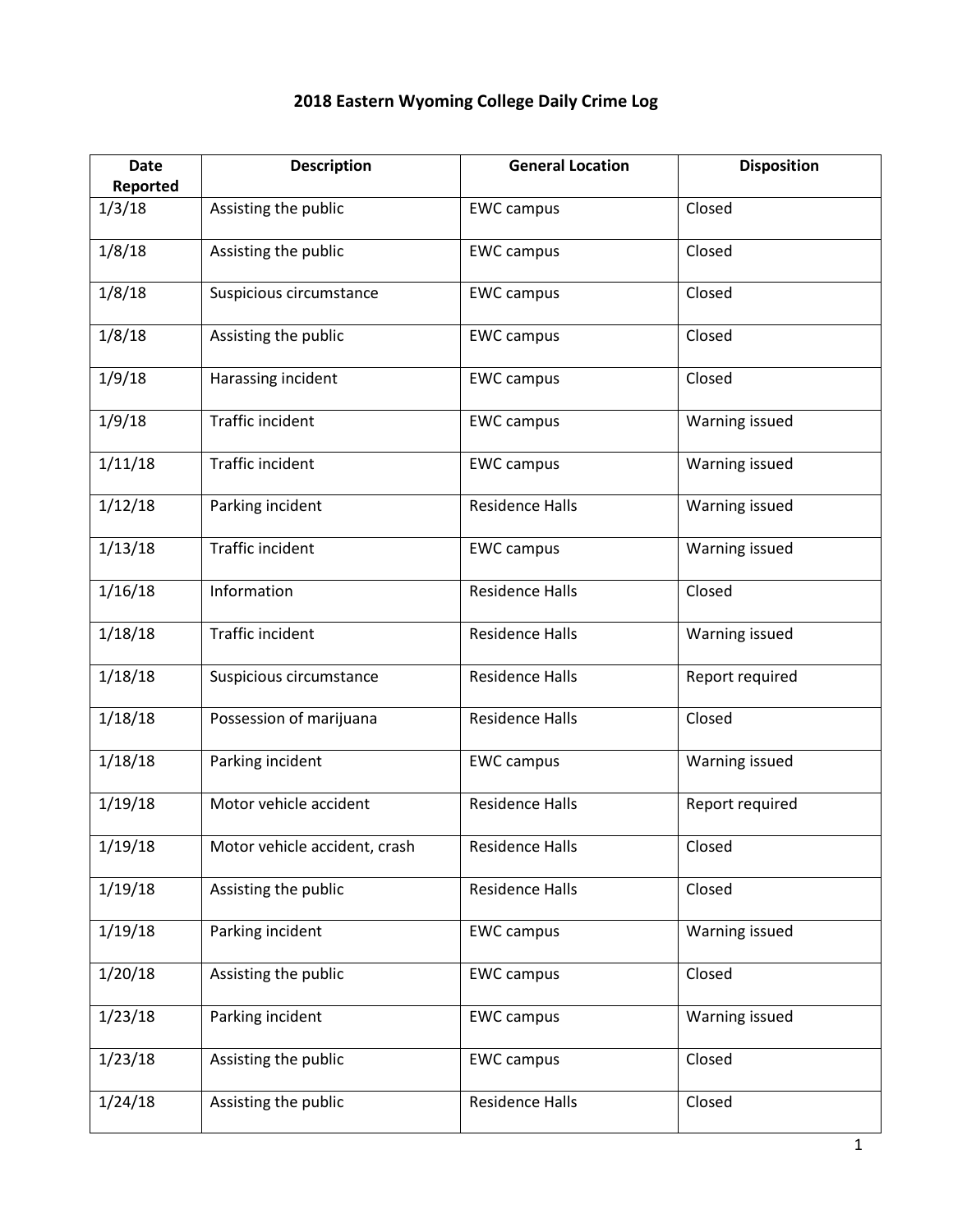| 1/24/18 | Parking incident        | <b>Residence Halls</b> | Warning issued |
|---------|-------------------------|------------------------|----------------|
| 1/24/18 | Parking incident        | <b>EWC</b> campus      | Warning issued |
| 1/24/18 | Ambulance call          | <b>EWC campus</b>      | Closed         |
| 1/25/18 | Assisting the public    | <b>EWC campus</b>      | Closed         |
| 1/26/18 | Assisting the public    | <b>EWC</b> campus      | Closed         |
| 1/26/18 | Parking incident        | <b>EWC campus</b>      | Warning issued |
| 1/26/18 | Suspicious circumstance | <b>Residence Halls</b> | Closed         |
| 1/31/18 | <b>Traffic incident</b> | <b>Residence Halls</b> | Warning issued |
| 1/31/18 | Suspicious circumstance | <b>EWC campus</b>      | Closed         |
| 1/31/18 | Assisting the public    | <b>EWC campus</b>      | Closed         |
| 2/2/18  | Assisting the public    | <b>EWC campus</b>      | Closed         |
| 2/2/18  | Traffic incident        | <b>EWC campus</b>      | Warning issued |
| 2/2/18  | Assisting the public    | <b>EWC campus</b>      | Closed         |
| 2/3/18  | Assisting the public    | <b>EWC campus</b>      | Closed         |
| 2/3/18  | Traffic incident        | <b>EWC campus</b>      | Warning issued |
| 2/3/18  | Assisting the public    | <b>Residence Halls</b> | Closed         |
| 2/3/18  | Traffic incident        | <b>Residence Halls</b> | Closed         |
| 2/5/18  | Animal incident         | <b>EWC campus</b>      | Closed         |
| 2/5/18  | Animal incident         | <b>EWC campus</b>      | Closed         |
| 2/7/18  | Suspicious circumstance | <b>EWC campus</b>      | Closed         |
| 2/7/18  | Traffic incident        | <b>EWC campus</b>      | Warning issued |
| 2/7/18  | Traffic incident        | <b>EWC campus</b>      | Closed         |
| 2/10/18 | Assisting the public    | <b>EWC campus</b>      | Closed         |
| 2/13/18 | Animal incident         | <b>EWC campus</b>      | Closed         |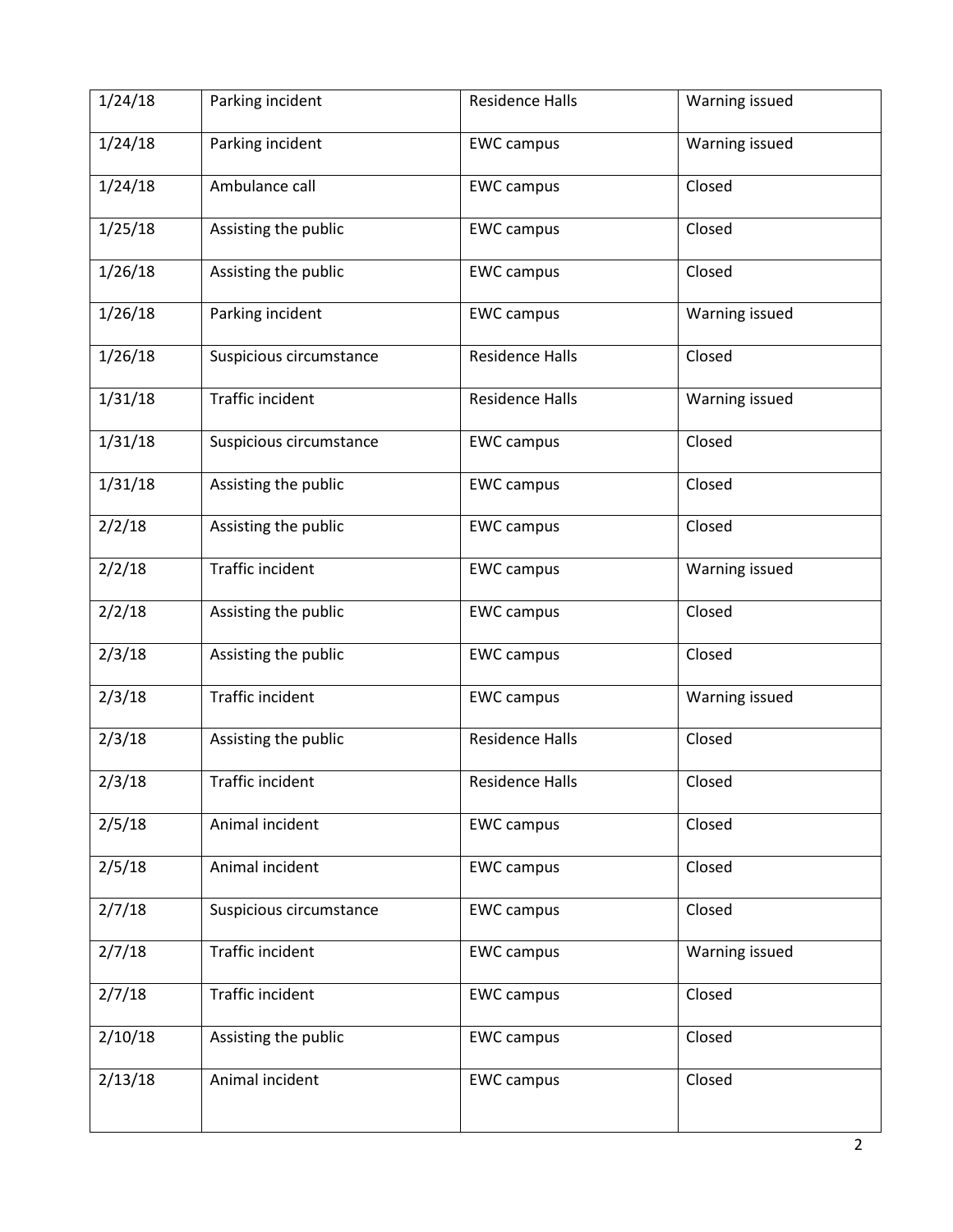| 2/14/18 | Traffic incident       | <b>Residence Halls</b> | Warning issued  |
|---------|------------------------|------------------------|-----------------|
| 2/15/18 | Assisting the public   | <b>EWC campus</b>      | Closed          |
| 2/15/18 | Parking incident       | <b>EWC campus</b>      | Warning issued  |
| 2/15/18 | Parking incident       | <b>EWC campus</b>      | Warning issued  |
| 2/15/18 | Parking incident       | <b>EWC campus</b>      | Warning issued  |
| 2/16/18 | Traffic incident       | <b>Residence Halls</b> | Warning issued  |
| 2/16/18 | Assisting the public   | <b>EWC campus</b>      | Closed          |
| 2/17/18 | Assisting the public   | <b>EWC campus</b>      | Closed          |
| 2/18/18 | Traffic incident       | <b>Residence Halls</b> | Closed          |
| 2/19/18 | Contact                | <b>Residence Halls</b> | Closed          |
| 2/23/18 | Contact                | <b>EWC campus</b>      | Closed          |
| 2/23/18 | Motor vehicle accident | <b>EWC campus</b>      | Report required |
| 2/23/18 | Motor vehicle accident | <b>EWC campus</b>      | Closed          |
| 2/24/18 | Contact                | <b>EWC campus</b>      | Closed          |
| 2/24/18 | Contact                | <b>Residence Halls</b> | Closed          |
| 3/1/18  | Assisting the public   | <b>EWC campus</b>      | Closed          |
| 3/1/18  | Assisting the public   | <b>EWC campus</b>      | Closed          |
| 3/2/18  | Contact                | <b>EWC campus</b>      | Closed          |
| 3/2/18  | Traffic incident       | <b>EWC campus</b>      | Warning issued  |
| 3/2/18  | Assisting the public   | <b>EWC campus</b>      | Closed          |
| 3/3/18  | Traffic incident       | <b>EWC campus</b>      | Warning issued  |
| 3/5/18  | Traffic incident       | <b>Residence Halls</b> | Citation issued |
| 3/7/18  | Traffic incident       | <b>EWC campus</b>      | Warning issued  |
| 3/9/18  | Traffic incident       | <b>EWC campus</b>      | Warning issued  |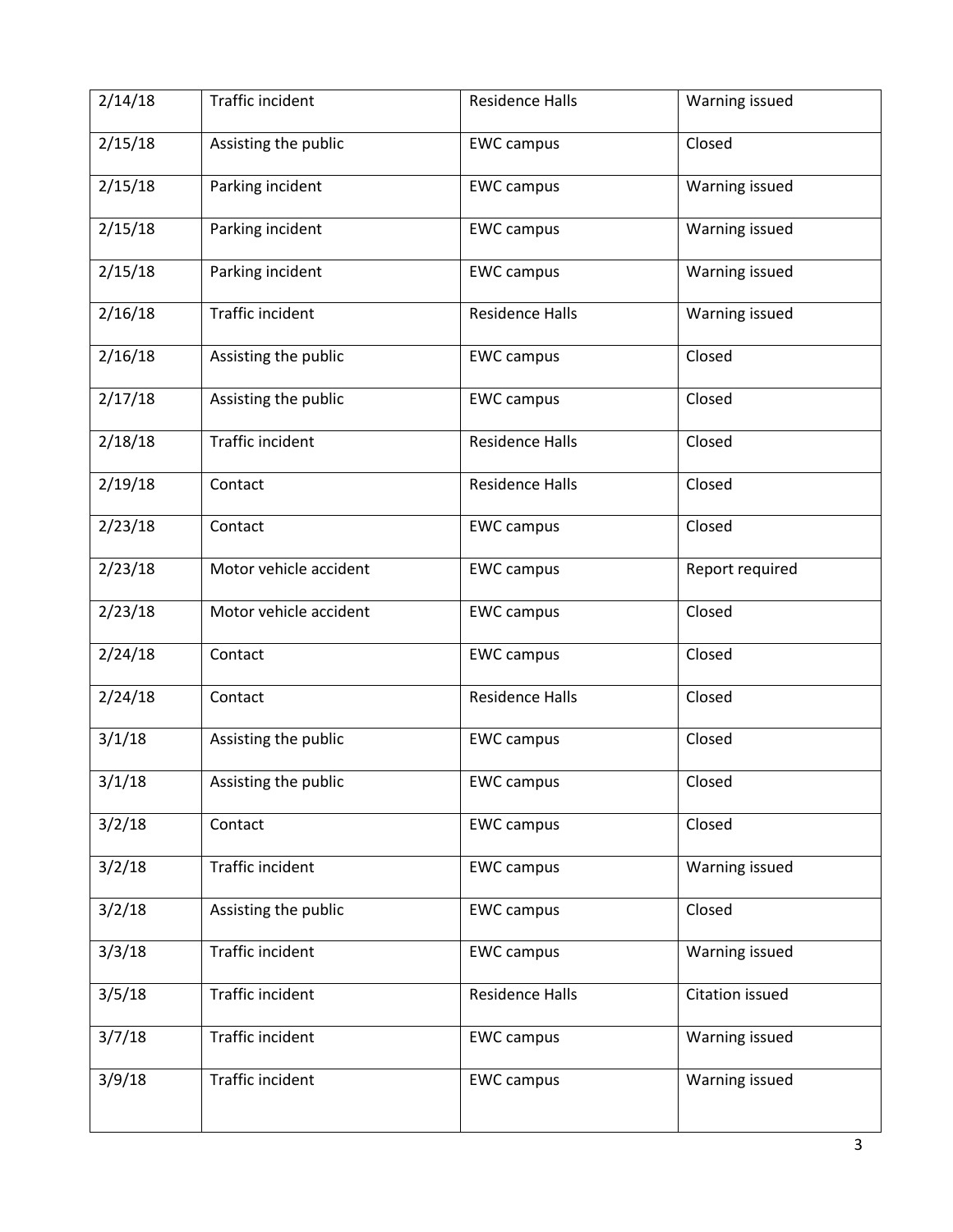| 3/9/18  | Assisting the public    | <b>EWC campus</b>      | Closed          |
|---------|-------------------------|------------------------|-----------------|
| 3/10/18 | Traffic incident        | <b>Residence Halls</b> | Citation issued |
| 3/10/18 | Assisting the public    | <b>EWC campus</b>      | Closed          |
| 3/10/18 | Traffic incident        | <b>Residence Halls</b> | Warning issued  |
| 3/11/18 | Traffic incident        | <b>EWC campus</b>      | Closed          |
| 3/14/18 | Traffic incident        | <b>Residence Halls</b> | Citation issued |
| 3/14/18 | Contact                 | <b>Residence Halls</b> | Closed          |
| 3/15/18 | Contact                 | <b>EWC campus</b>      | Closed          |
| 3/16/18 | Suspicious circumstance | <b>EWC campus</b>      | Closed          |
| 3/16/18 | Contact                 | <b>Residence Halls</b> | Closed          |
| 3/18/18 | Traffic incident        | <b>EWC campus</b>      | Warning issued  |
| 3/19/18 | Parking incident        | <b>Residence Halls</b> | Closed          |
| 3/19/18 | Parking incident        | <b>Residence Halls</b> | Warning issued  |
| 3/20/18 | Traffic incident        | <b>Residence Halls</b> | Warning issued  |
| 3/21/18 | Contact                 | <b>Residence Halls</b> | Closed          |
| 3/21/18 | Assisting the public    | <b>Residence Halls</b> | Report required |
| 3/21/18 | Minor in possession     | Residence Halls        | Closed          |
| 3/23/18 | Suspicious circumstance | <b>EWC campus</b>      | Closed          |
| 3/23/18 | Contact                 | <b>EWC campus</b>      | Closed          |
| 3/24/18 | Contact                 | <b>EWC campus</b>      | Closed          |
| 3/24/18 | Hazardous incident      | <b>Residence Halls</b> | Closed          |
| 3/26/18 | Information             | <b>EWC campus</b>      | Closed          |
| 3/28/18 | Traffic incident        | <b>EWC campus</b>      | Citation issued |
| 3/29/18 | Parking incident        | <b>EWC campus</b>      | Warning issued  |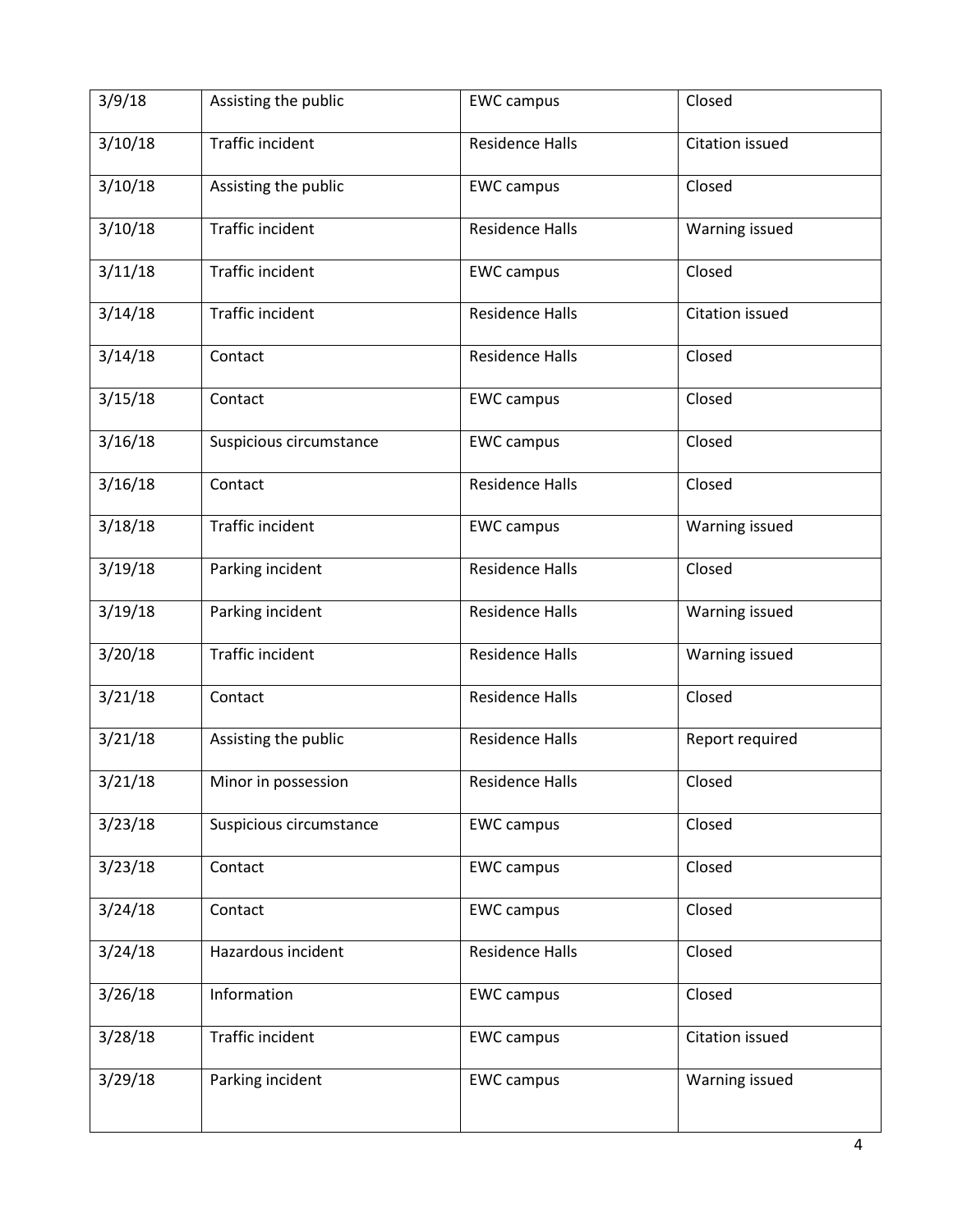| 3/29/18 | Traffic incident        | <b>EWC campus</b>      | Warning issued |
|---------|-------------------------|------------------------|----------------|
| 3/29/18 | Contact                 | <b>Residence Halls</b> | Closed         |
| 3/30/18 | Contact                 | <b>Residence Halls</b> | Closed         |
| 3/30/18 | Contact                 | <b>EWC campus</b>      | Closed         |
| 3/30/18 | Contact                 | <b>EWC campus</b>      | Closed         |
| 3/31/18 | Contact                 | <b>Residence Halls</b> | Closed         |
| 4/5/18  | Contact                 | <b>EWC campus</b>      | Closed         |
| 4/6/18  | Assisting the public    | <b>EWC campus</b>      | Closed         |
| 4/6/18  | Parking incident        | <b>EWC campus</b>      | Closed         |
| 4/6/18  | <b>VIN</b>              | <b>EWC campus</b>      | Closed         |
| 4/7/18  | Contact                 | <b>Residence Halls</b> | Closed         |
| 4/7/18  | Contact                 | <b>Residence Halls</b> | Closed         |
| 4/8/18  | Animal incident         | <b>EWC campus</b>      | Closed         |
| 4/9/18  | Assisting the public    | <b>EWC campus</b>      | Closed         |
| 4/9/18  | Contact                 | <b>Residence Halls</b> | Closed         |
| 4/11/18 | Assisting the public    | <b>EWC campus</b>      | Closed         |
| 4/13/18 | Assisting the public    | <b>EWC campus</b>      | Closed         |
| 4/13/18 | Suspicious circumstance | <b>Residence Halls</b> | Closed         |
| 4/13/18 | Assisting the public    | <b>Residence Halls</b> | Closed         |
| 4/17/18 | Hazardous incident      | <b>EWC campus</b>      | Closed         |
| 4/18/18 | Traffic incident        | <b>EWC campus</b>      | Warning issued |
| 4/19/18 | Traffic incident        | <b>EWC campus</b>      | Warning issued |
| 4/19/18 | Assisting the public    | <b>EWC campus</b>      | Closed         |
| 4/20/18 | Assisting the public    | <b>EWC campus</b>      | Closed         |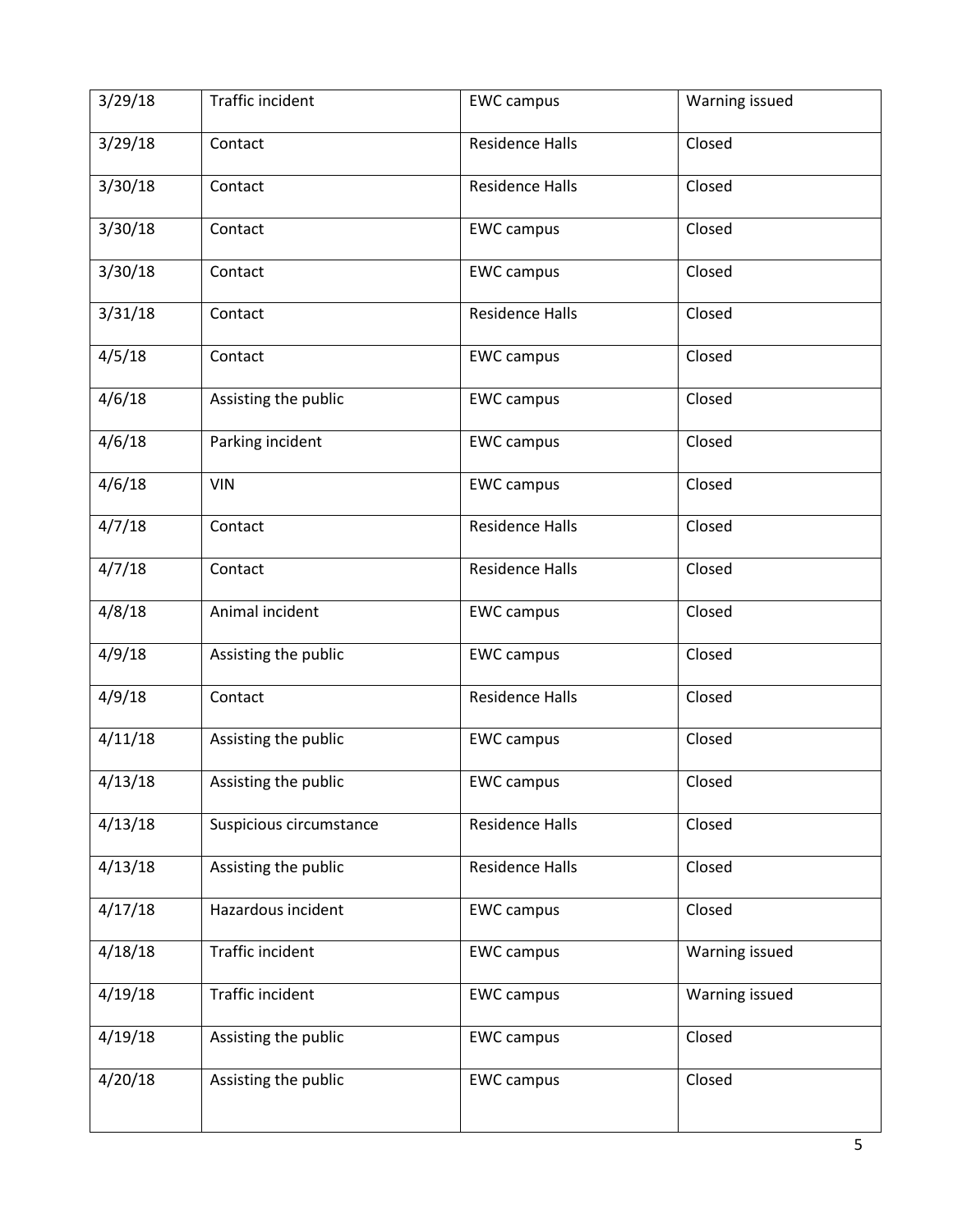| 4/20/18 | Contact                          | <b>Residence Halls</b> | Closed          |
|---------|----------------------------------|------------------------|-----------------|
| 4/20/18 | Traffic incident                 | <b>EWC campus</b>      | Warning issued  |
| 4/24/18 | Assisting the public             | <b>EWC campus</b>      | Closed          |
| 4/24/18 | Suspicious circumstance          | <b>Residence Halls</b> | Report required |
| 4/24/18 | Contact                          | <b>Residence Halls</b> | Closed          |
| 4/24/18 | Possession of drug paraphernalia | <b>Residence Halls</b> | Closed          |
| 4/25/18 | Assisting the public             | <b>EWC campus</b>      | Closed          |
| 4/26/18 | Parking incident                 | <b>EWC campus</b>      | Warning issued  |
| 4/27/18 | Suspicious circumstance          | <b>EWC campus</b>      | Closed          |
| 4/28/18 | Contact                          | <b>EWC campus</b>      | Closed          |
| 4/28/18 | Contact                          | <b>EWC campus</b>      | Closed          |
| 4/29/18 | Lost incident                    | <b>EWC campus</b>      | Closed          |
| 4/30/18 | Contact                          | <b>EWC campus</b>      | Closed          |
| 4/30/18 | Contact                          | <b>EWC campus</b>      | Closed          |
| 4/30/18 | Motor vehicle accident           | <b>Residence Halls</b> | Report required |
| 4/30/18 | Motor vehicle accident, crash    | <b>Residence Halls</b> | Closed          |
| 5/1/18  | Hazardous incident               | <b>EWC campus</b>      | Closed          |
| 5/2/18  | Assisting the public             | <b>EWC campus</b>      | Closed          |
| 5/2/18  | Contact                          | <b>EWC campus</b>      | Closed          |
| 5/4/18  | Assisting the public             | <b>EWC campus</b>      | Closed          |
| 5/6/18  | Contact                          | <b>Residence Halls</b> | Closed          |
| 5/8/18  | Contact                          | <b>EWC campus</b>      | Closed          |
| 5/14/18 | Fire alarm                       | <b>Residence Halls</b> | Closed          |
| 5/16/18 | Contact                          | <b>EWC campus</b>      | Closed          |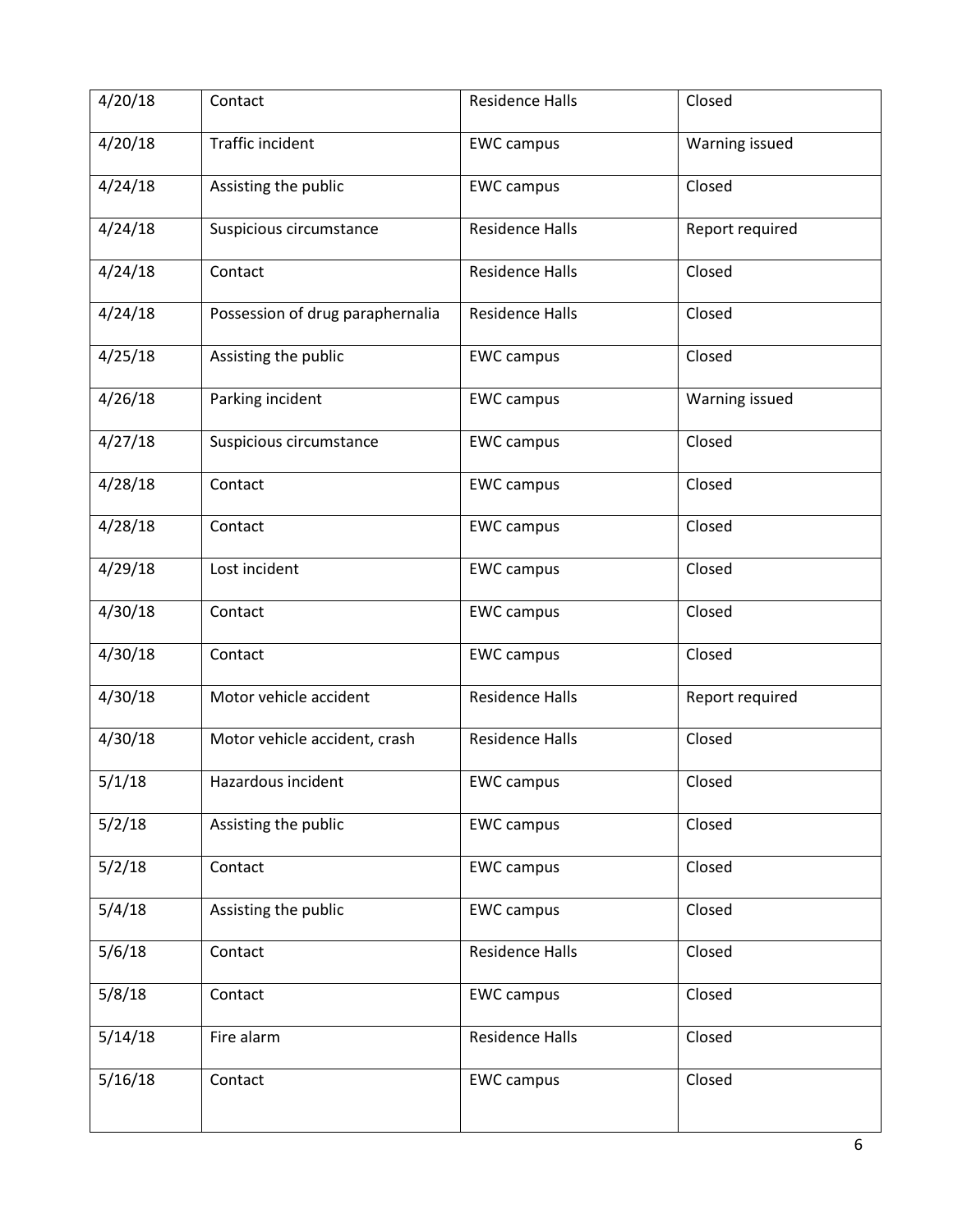| 5/18/18 | Traffic incident        | <b>EWC campus</b>      | Warning issued         |
|---------|-------------------------|------------------------|------------------------|
| 5/19/18 | Contact                 | <b>EWC campus</b>      | Closed                 |
| 5/25/18 | Traffic incident        | <b>EWC campus</b>      | Warning issued         |
| 6/2/18  | Suspicious circumstance | <b>EWC campus</b>      | Unfounded/Closed       |
| 6/2/18  | Animal incident         | <b>EWC campus</b>      | Gone on arrival/Closed |
| 6/4/18  | Traffic incident        | <b>EWC campus</b>      | Warning issued         |
| 6/7/18  | Contract                | <b>EWC campus</b>      | Closed                 |
| 6/10/19 | Traffic incident        | <b>EWC campus</b>      | Warning issued         |
| 6/14/18 | Contact                 | <b>EWC campus</b>      | Closed                 |
| 6/16/18 | Suspicious circumstance | <b>EWC campus</b>      | Unfounded/closed       |
| 6/17/18 | Suspicious circumstance | <b>EWC campus</b>      | Closed                 |
| 6/19/18 | Larceny incident        | <b>EWC campus</b>      | Closed                 |
| 6/19/18 | Suspicious vehicle      | <b>Residence Halls</b> | Closed                 |
| 6/20/18 | Suspicious circumstance | <b>EWC campus</b>      | Closed                 |
| 6/21/18 | Suspicious circumstance | <b>EWC campus</b>      | Closed                 |
| 6/22/18 | Vandalism               | <b>EWC campus</b>      | Closed                 |
| 6/30/18 | Hazardous incident      | <b>EWC campus</b>      | Closed                 |
| 7/12/18 | Suspicious circumstance | <b>EWC campus</b>      | Closed                 |
| 7/21/18 | Traffic incident        | <b>EWC campus</b>      | Warning issued         |
| 7/23/18 | Information             | <b>EWC campus</b>      | Closed                 |
| 7/23/18 | Contact                 | <b>EWC campus</b>      | Closed                 |
| 7/24/18 | Fire alarm              | <b>EWC campus</b>      | Closed                 |
| 7/24/18 | Information             | <b>EWC campus</b>      | Closed                 |
| 8/3/18  | Contact                 | <b>EWC campus</b>      | Closed                 |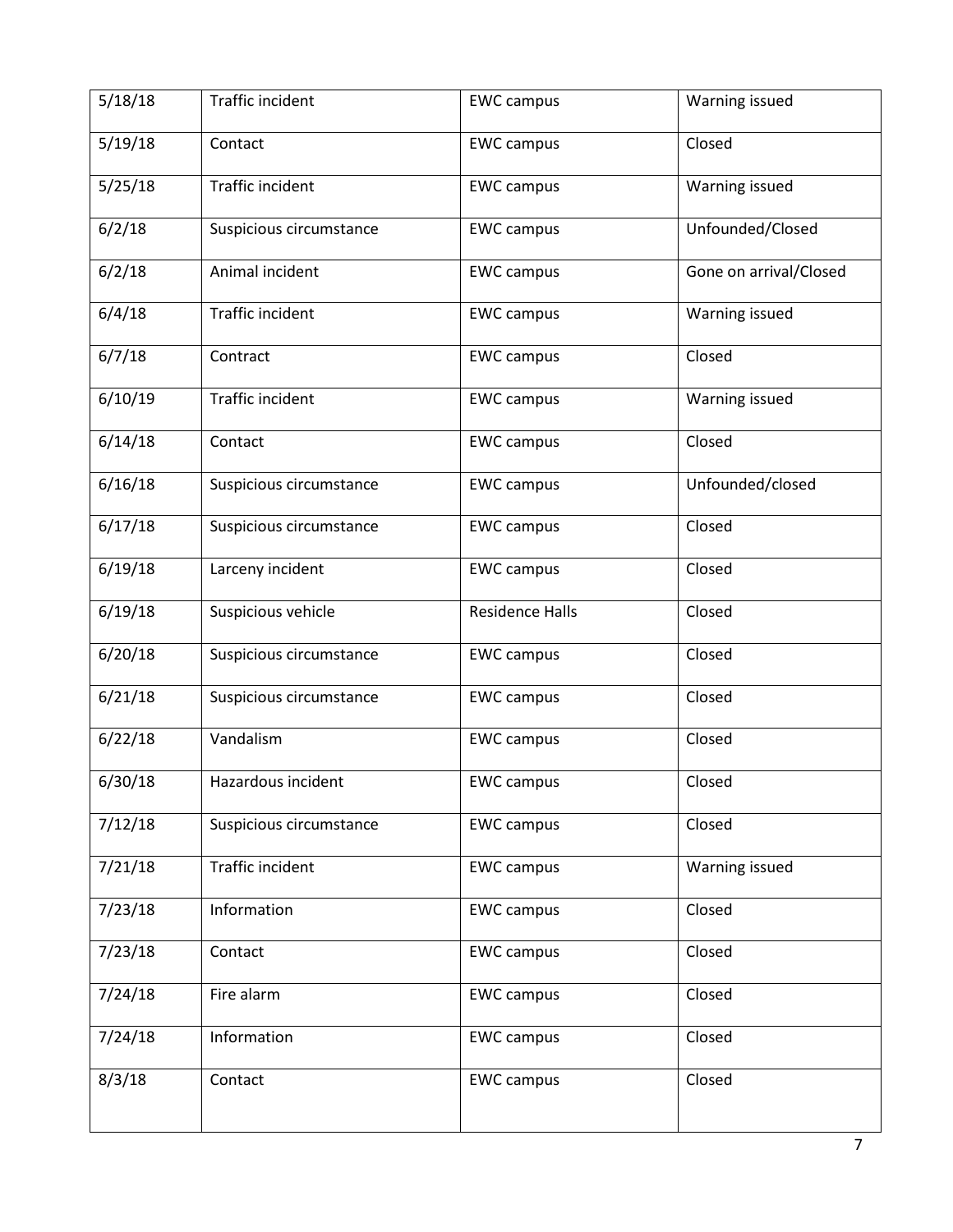| 8/3/18  | Contact              | <b>Residence Halls</b> | Closed         |
|---------|----------------------|------------------------|----------------|
| 8/6/18  | Traffic incident     | <b>EWC campus</b>      | Warning issued |
| 8/8/18  | Contact              | <b>EWC campus</b>      | Closed         |
| 8/9/18  | Traffic incident     | <b>Residence Halls</b> | Warning issued |
| 8/10/18 | Animal incident      | <b>EWC campus</b>      | Closed         |
| 8/10/18 | Traffic incident     | <b>EWC campus</b>      | Warning issued |
| 8/12/18 | Assisting the public | <b>EWC campus</b>      | Closed         |
| 8/13/18 | Assisting the public | <b>Residence Halls</b> | Closed         |
| 8/13/18 | Fire alarm           | <b>Residence Halls</b> | Closed         |
| 8/14/18 | Contact              | <b>Residence Halls</b> | Closed         |
| 8/14/18 | Assisting the public | <b>EWC campus</b>      | Closed         |
| 8/16/18 | Fire alarm           | <b>Residence Halls</b> | Closed         |
| 8/17/18 | Contact              | <b>Residence Halls</b> | Closed         |
| 8/19/18 | Contact              | <b>Residence Halls</b> | Closed         |
| 8/22/18 | Contact              | <b>Residence Halls</b> | Closed         |
| 8/22/18 | Contact              | <b>Residence Halls</b> | Closed         |
| 8/23/18 | Information          | <b>EWC campus</b>      | Closed         |
| 8/24/18 | Assisting the public | <b>EWC campus</b>      | Closed         |
| 8/26/18 | Contact              | <b>Residence Halls</b> | Closed         |
| 8/27/18 | Assisting the public | <b>EWC campus</b>      | Closed         |
| 8/28/18 | <b>VIN</b>           | <b>EWC</b> campus      | Closed         |
| 8/28/18 | Assisting the public | <b>EWC campus</b>      | Closed         |
| 8/28/18 | Welfare check        | <b>Residence Halls</b> | Closed         |
| 8/29/18 | Contact              | <b>EWC campus</b>      | Closed         |
|         |                      |                        |                |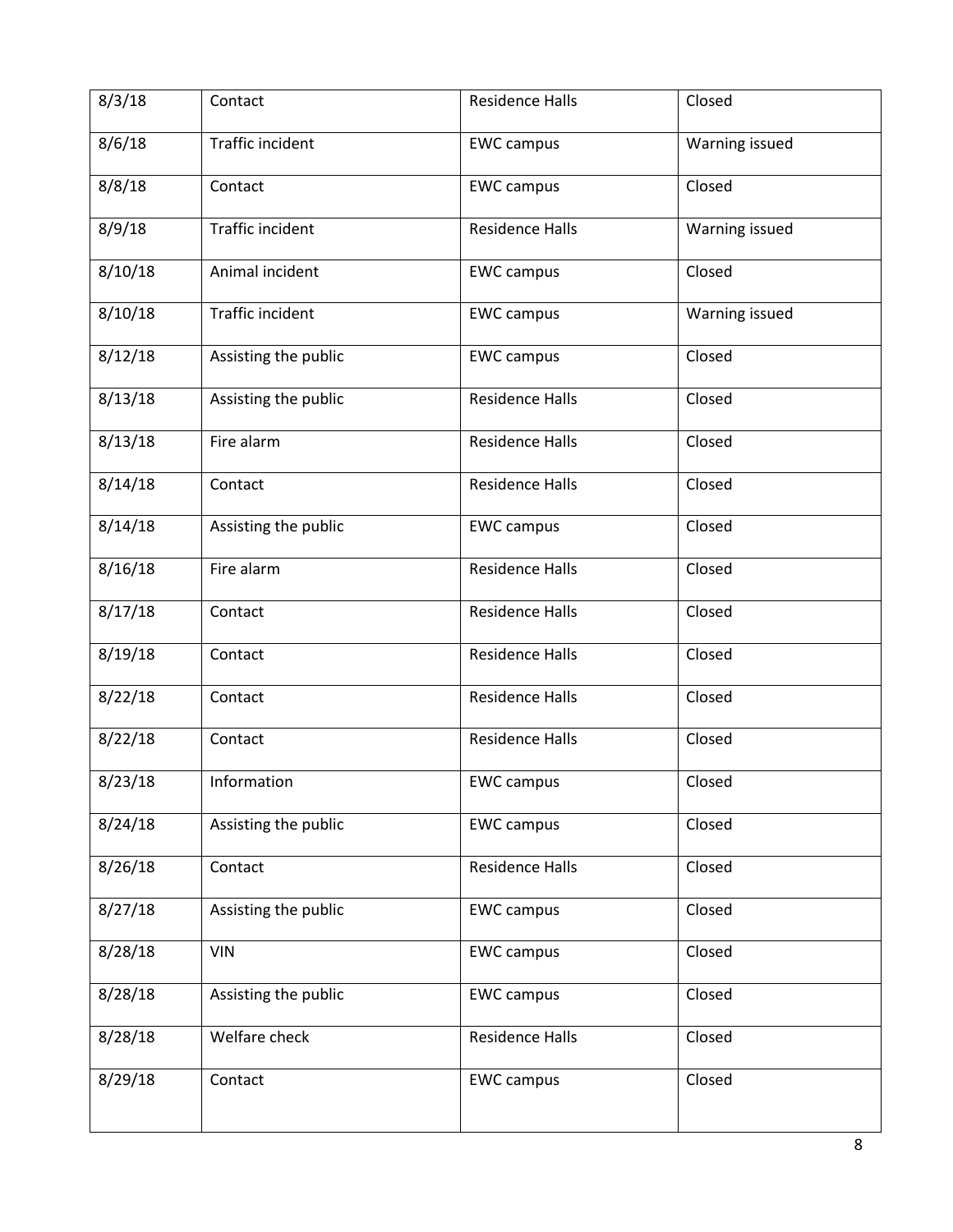| 8/29/18 | Contact                   | <b>EWC campus</b>      | Closed          |
|---------|---------------------------|------------------------|-----------------|
| 8/29/18 | Animal incident           | <b>EWC campus</b>      | Closed          |
| 8/30/18 | Assisting the public      | <b>EWC campus</b>      | Closed          |
| 8/30/18 | Suspicious vehicle        | <b>Residence Halls</b> | Closed          |
| 8/30/18 | Contact                   | <b>Residence Halls</b> | Closed          |
| 8/30/18 | <b>Traffic incident</b>   | <b>Residence Halls</b> | Warning issued  |
| 8/31/18 | Suspicious circumstance   | <b>EWC campus</b>      | Closed          |
| 9/4/18  | Assisting the public      | <b>EWC campus</b>      | Closed          |
| 9/4/18  | Assisting the public      | <b>EWC campus</b>      | Closed          |
| 9/6/18  | Contact                   | <b>EWC campus</b>      | Closed          |
| 9/7/18  | Assisting the public      | <b>EWC campus</b>      | Report required |
| 9/8/18  | Traffic incident          | <b>EWC campus</b>      | Warning issued  |
| 9/9/18  | Contact                   | <b>Residence Halls</b> | Closed          |
| 9/10/18 | Contact, animal impounded | <b>Residence Halls</b> | Closed          |
| 9/11/18 | Contact                   | <b>Residence Halls</b> | Closed          |
| 9/11/18 | Fire Alarm                | <b>EWC campus</b>      | Closed          |
| 9/12/18 | Assisting the public      | <b>EWC campus</b>      | Closed          |
| 9/12/18 | Assisting the public      | <b>EWC campus</b>      | Closed          |
| 9/12/18 | Traffic incident          | <b>Residence Halls</b> | Warning issued  |
| 9/14/18 | Welfare check             | <b>Residence Halls</b> | Closed          |
| 9/15/18 | Contact                   | <b>Residence Halls</b> | Closed          |
| 9/17/18 | Contact                   | <b>EWC campus</b>      | Closed          |
| 9/20/18 | Contact                   | <b>EWC campus</b>      | Closed          |
| 9/20/18 | Traffic incident          | <b>Residence Halls</b> | Warning issued  |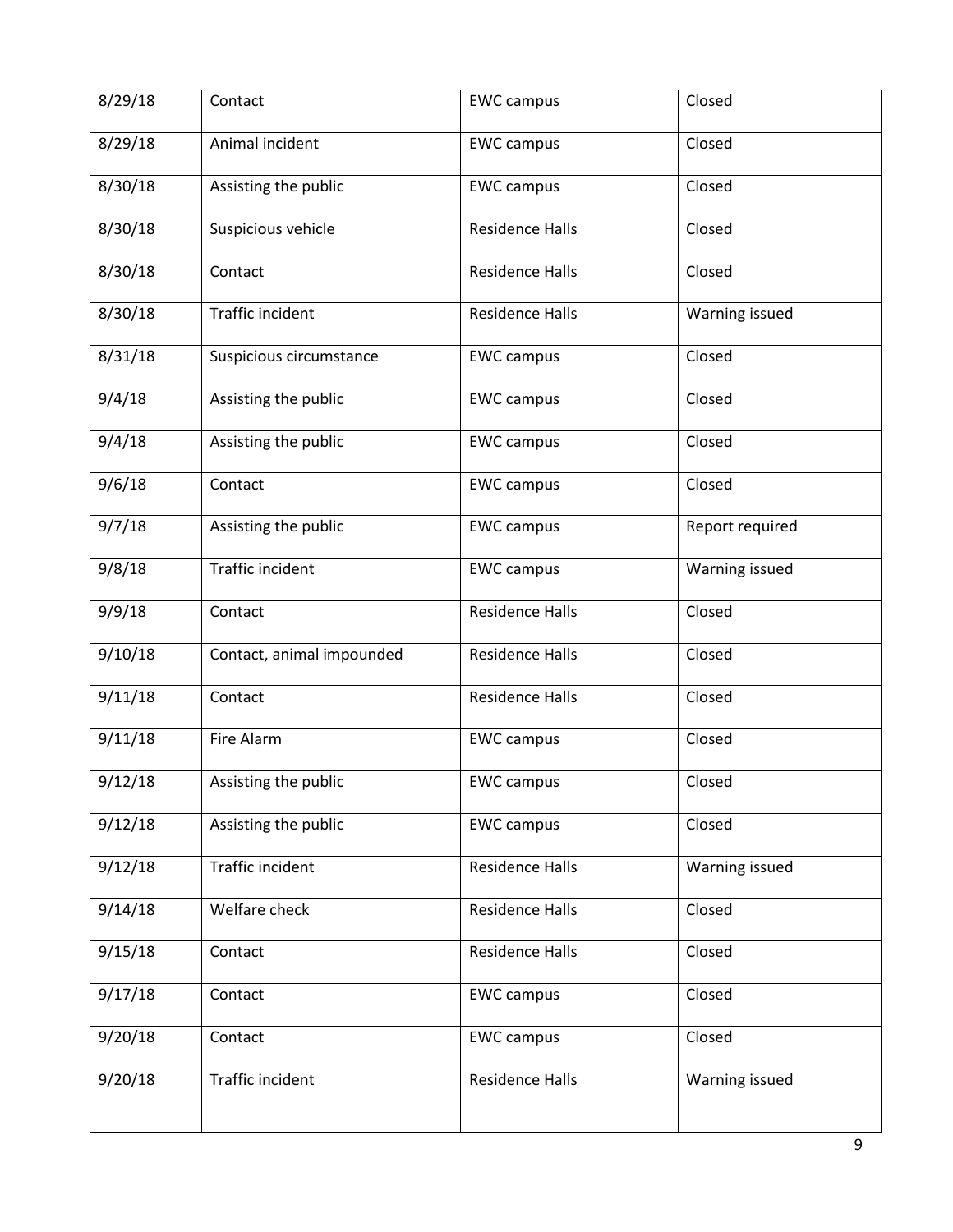| 9/20/18  | Contact                 | <b>Residence Halls</b> | Closed                 |
|----------|-------------------------|------------------------|------------------------|
| 9/21/18  | Civil incident          | <b>Residence Halls</b> | Closed                 |
| 9/22/18  | <b>Traffic incident</b> | <b>EWC campus</b>      | Closed                 |
| 9/23/18  | Ambulance call          | <b>Residence Halls</b> | Closed                 |
| 9/23/18  | Suspicious circumstance | <b>Residence Halls</b> | Closed                 |
| 9/24/18  | <b>VIN Check</b>        | <b>Residence Halls</b> | Closed                 |
| 9/25/18  | Contact                 | <b>Residence Halls</b> | Closed                 |
| 9/26/18  | Assisting the public    | <b>EWC campus</b>      | Closed                 |
| 9/27/18  | Animal incident         | <b>EWC campus</b>      | Gone on arrival/closed |
| 9/28/18  | Assisting the public    | <b>EWC campus</b>      | Closed                 |
| 9/28/18  | Contact                 | <b>Residence Halls</b> | Closed                 |
| 9/29/18  | Contact                 | <b>Residence Halls</b> | Closed                 |
| 9/30/18  | Contact                 | <b>Residence Halls</b> | Closed                 |
| 10/1/18  | Assisting the public    | <b>EWC campus</b>      | Closed                 |
| 10/3/18  | Assisting the public    | <b>EWC campus</b>      | Closed                 |
| 10/4/18  | Contact                 | <b>EWC campus</b>      | Closed                 |
| 10/8/18  | Contact                 | <b>EWC campus</b>      | Closed                 |
| 10/8/18  | Parking incident        | <b>EWC campus</b>      | Closed                 |
| 10/10/18 | Assisting the public    | <b>Residence Halls</b> | Closed                 |
| 10/11/18 | Assisting the public    | <b>EWC campus</b>      | Closed                 |
| 10/12/18 | Contact                 | <b>EWC campus</b>      | Closed                 |
| 10/12/18 | Contact                 | <b>Residence Halls</b> | Closed                 |
| 10/13/18 | Contact                 | <b>Residence Halls</b> | Closed                 |
| 10/14/18 | Civil                   | <b>EWC campus</b>      | Closed                 |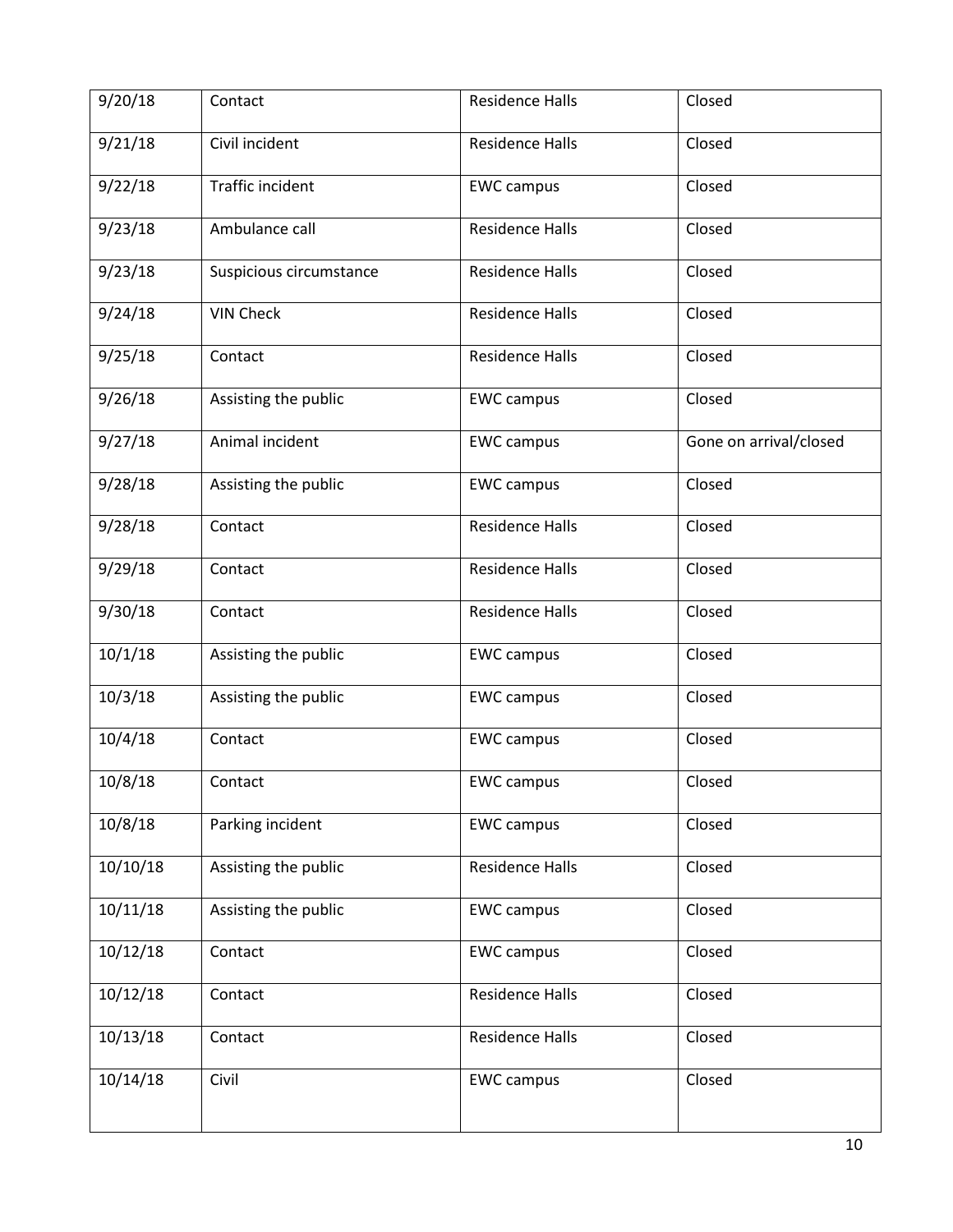| 10/16/18 | Traffic incident         | <b>EWC campus</b>      | Warning issued  |
|----------|--------------------------|------------------------|-----------------|
| 10/16/18 | Suspicious circumstance  | <b>Residence Halls</b> | Report required |
| 10/16/18 | Furnish alcohol to minor | <b>Residence Halls</b> | Closed          |
| 10/17/18 | Contact                  | <b>EWC campus</b>      | Closed          |
| 10/17/18 | Assisting the public     | <b>EWC campus</b>      | Closed          |
| 10/22/18 | Contact                  | <b>EWC campus</b>      | Closed          |
| 10/22/18 | Traffic incident         | <b>EWC campus</b>      | Warning issued  |
| 10/22/18 | Assisting the public     | <b>EWC campus</b>      | Closed          |
| 10/23/18 | Assisting the public     | <b>EWC campus</b>      | Closed          |
| 10/23/18 | Contact                  | <b>EWC campus</b>      | Closed          |
| 10/24/18 | Contact                  | <b>EWC campus</b>      | Closed          |
| 10/24/18 | Assisting the public     | <b>EWC campus</b>      | Closed          |
| 10/24/18 | Contact                  | <b>EWC campus</b>      | Closed          |
| 10/25/18 | Suspicious circumstance  | <b>EWC campus</b>      | Closed          |
| 10/25/18 | Contact                  | <b>EWC campus</b>      | Closed          |
| 10/26/18 | Contact                  | <b>Residence Halls</b> | Closed          |
| 10/27/18 | Contact                  | Residence Halls        | Closed          |
| 10/27/18 | Contact                  | <b>EWC campus</b>      | Closed          |
| 10/28/18 | Suspicious circumstance  | <b>Residence Halls</b> | Closed          |
| 10/28/18 | Contact                  | <b>Residence Halls</b> | Closed          |
| 10/29/18 | Contact                  | <b>EWC campus</b>      | Closed          |
| 10/29/18 | Traffic incident         | <b>EWC campus</b>      | Citation issued |
| 10/30/18 | Assisting the public     | <b>EWC campus</b>      | Closed          |
| 10/31/18 | Contact                  | <b>EWC campus</b>      | Closed          |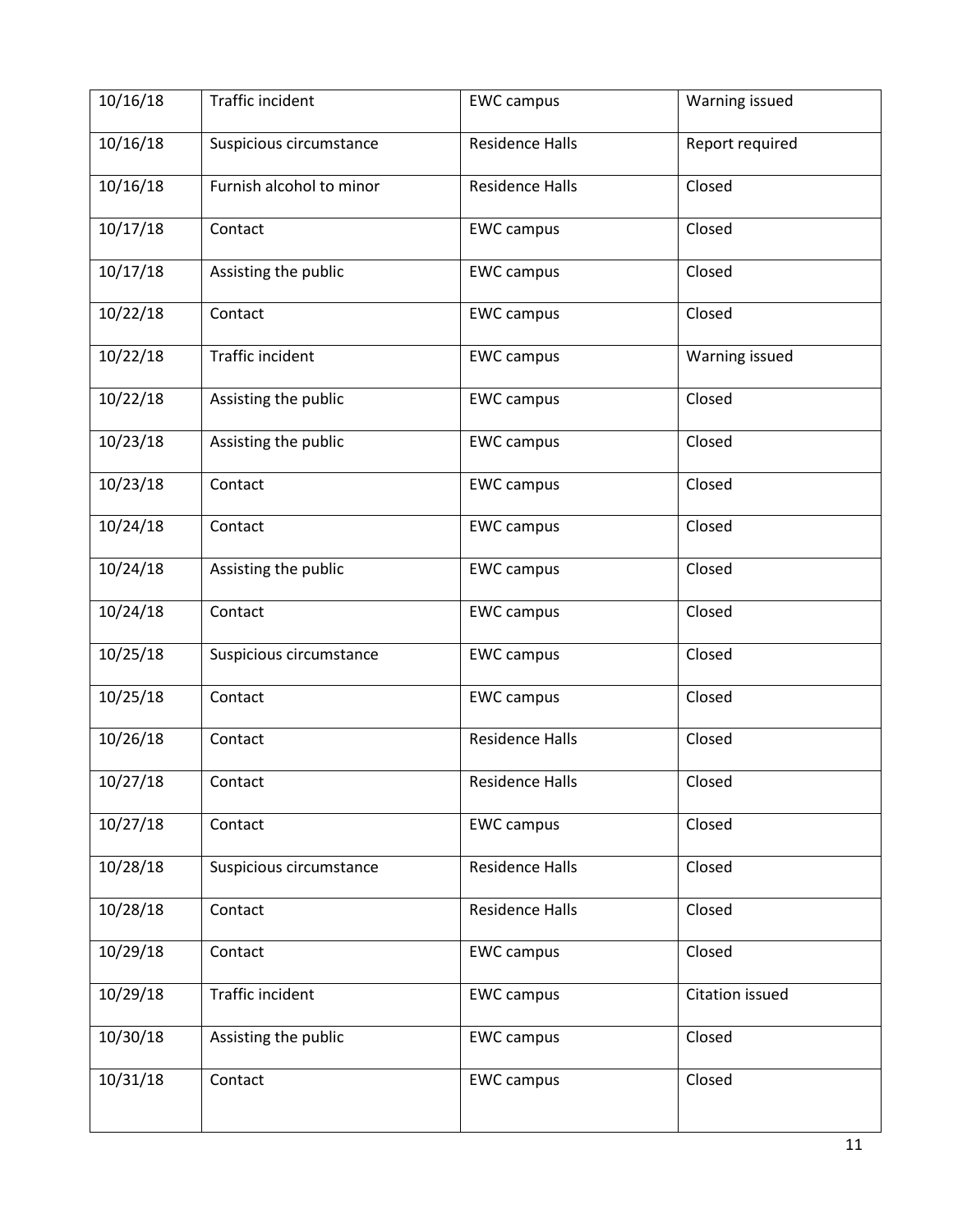| 10/31/18 | Animal incident         | <b>Residence Halls</b> | Closed         |
|----------|-------------------------|------------------------|----------------|
| 11/1/18  | Contact                 | <b>Residence Halls</b> | Closed         |
| 11/1/18  | Fire Alarm              | <b>Residence Halls</b> | Closed         |
| 11/2/18  | Suspicious circumstance | <b>EWC campus</b>      | Closed         |
| 11/5/18  | Contact                 | <b>EWC campus</b>      | Closed         |
| 11/5/18  | Contact                 | <b>EWC campus</b>      | Closed         |
| 11/5/18  | Contact                 | <b>Residence Halls</b> | Closed         |
| 11/6/18  | Contact                 | <b>Residence Halls</b> | Closed         |
| 11/6/18  | Contact                 | <b>Residence Halls</b> | Closed         |
| 11/7/18  | Assisting the public    | <b>EWC campus</b>      | Closed         |
| 11/7/18  | Contact                 | <b>EWC campus</b>      | Closed         |
| 11/8/18  | Contact                 | <b>EWC campus</b>      | Closed         |
| 11/9/18  | Contact                 | <b>EWC campus</b>      | Closed         |
| 11/9/18  | Contact                 | <b>EWC campus</b>      | Closed         |
| 11/9/18  | Contact                 | <b>Residence Halls</b> | Closed         |
| 11/10/18 | Contact                 | <b>Residence Halls</b> | Closed         |
| 11/10/18 | Traffic incident        | <b>EWC campus</b>      | Warning issued |
| 11/11/18 | Traffic incident        | <b>EWC campus</b>      | Warning issued |
| 11/12/18 | Contact                 | <b>EWC campus</b>      | Closed         |
| 11/13/18 | Traffic incident        | <b>Residence Halls</b> | Warning issued |
| 11/14/18 | Contact                 | <b>Residence Halls</b> | Closed         |
| 11/14/18 | Contact                 | <b>EWC campus</b>      | Closed         |
| 11/15/18 | Contact                 | <b>EWC campus</b>      | Closed         |
| 11/16/18 | Contact                 | <b>EWC campus</b>      | Closed         |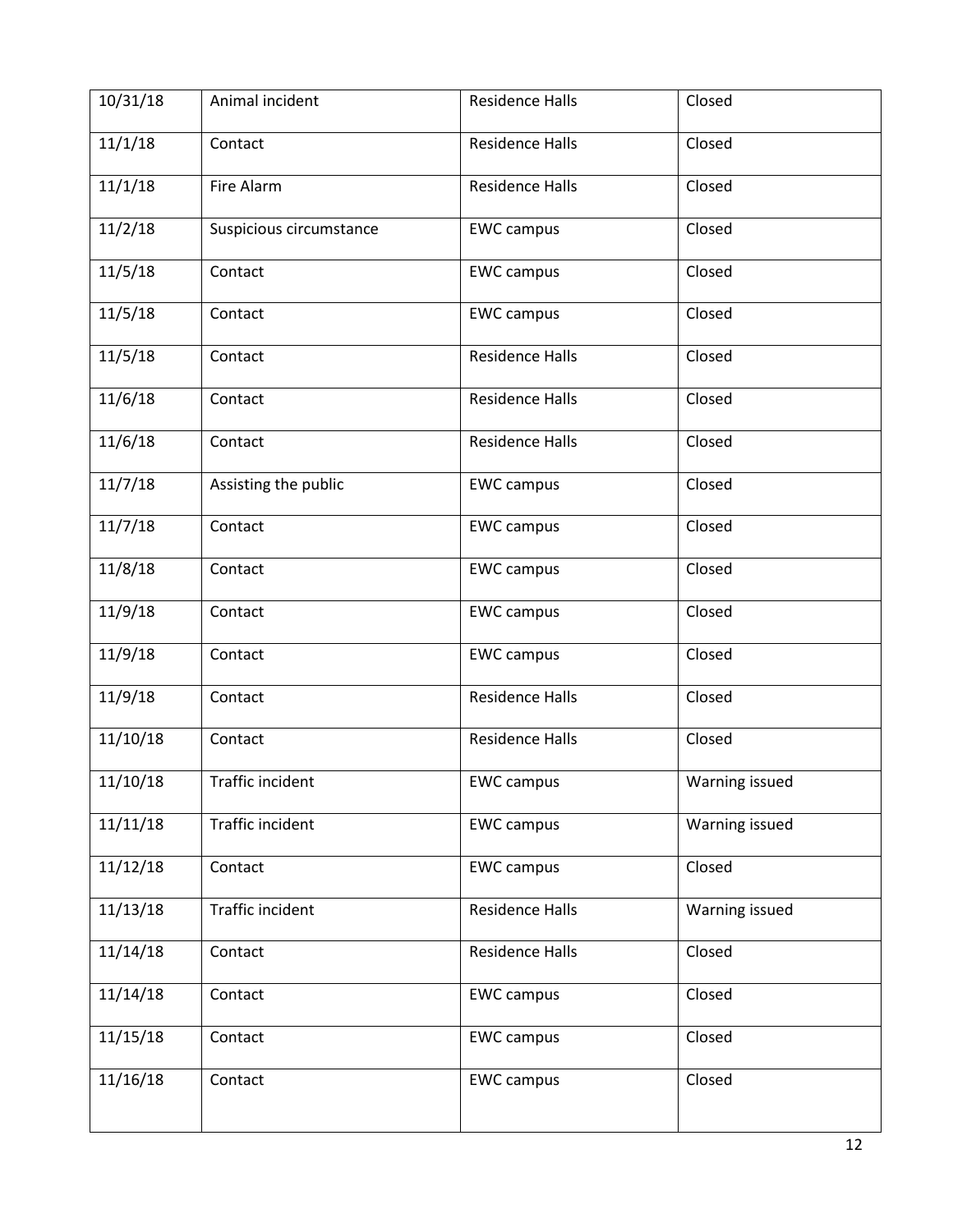| 11/18/18 | Traffic incident              | <b>EWC campus</b>      | Warning issued         |
|----------|-------------------------------|------------------------|------------------------|
| 11/19/18 | Contact                       | <b>EWC campus</b>      | Closed                 |
| 11/19/18 | Fire alarm                    | <b>EWC</b> campus      | Closed                 |
| 11/19/18 | Assisting the public          | <b>Residence Halls</b> | Closed                 |
| 11/20/18 | Contact                       | <b>Residence Halls</b> | Closed                 |
| 11/20/18 | Assault                       | <b>EWC campus</b>      | Report required        |
| 11/20/18 | Contact                       | <b>EWC campus</b>      | Closed                 |
| 11/20/18 | Contact                       | <b>EWC campus</b>      | Closed                 |
| 11/20/18 | Battery                       | <b>EWC campus</b>      | Closed                 |
| 11/28/18 | Contact                       | <b>EWC campus</b>      | Closed                 |
| 11/29/18 | Traffic incident              | <b>EWC campus</b>      | Warning issued         |
| 11/29/18 | Contact                       | <b>Residence Halls</b> | Closed                 |
| 11/29/18 | Assisting the public          | <b>Residence Halls</b> | Closed                 |
| 11/29/18 | Suspicious circumstance       | <b>Residence Halls</b> | Report required        |
| 11/29/18 | Stealing                      | <b>Residence Halls</b> | Closed                 |
| 11/30/18 | Motor vehicle accident        | <b>Residence Halls</b> | Report required        |
| 11/30/18 | Motor vehicle accident, crash | Residence Halls        | Closed                 |
| 11/30/18 | Assisting the public          | <b>EWC campus</b>      | Closed                 |
| 12/3/18  | Animal incident               | <b>Residence Halls</b> | Gone on arrival/Closed |
| 12/3/18  | Contact                       | <b>EWC campus</b>      | Closed                 |
| 12/3/18  | Traffic incident              | <b>EWC campus</b>      | Warning issued         |
| 12/5/18  | Assisting the public          | <b>EWC campus</b>      | Closed                 |
| 12/5/18  | Assisting the pubic           | <b>EWC campus</b>      | Closed                 |
| 12/7/18  | Suspicious circumstance       | <b>Residence Halls</b> | Closed                 |